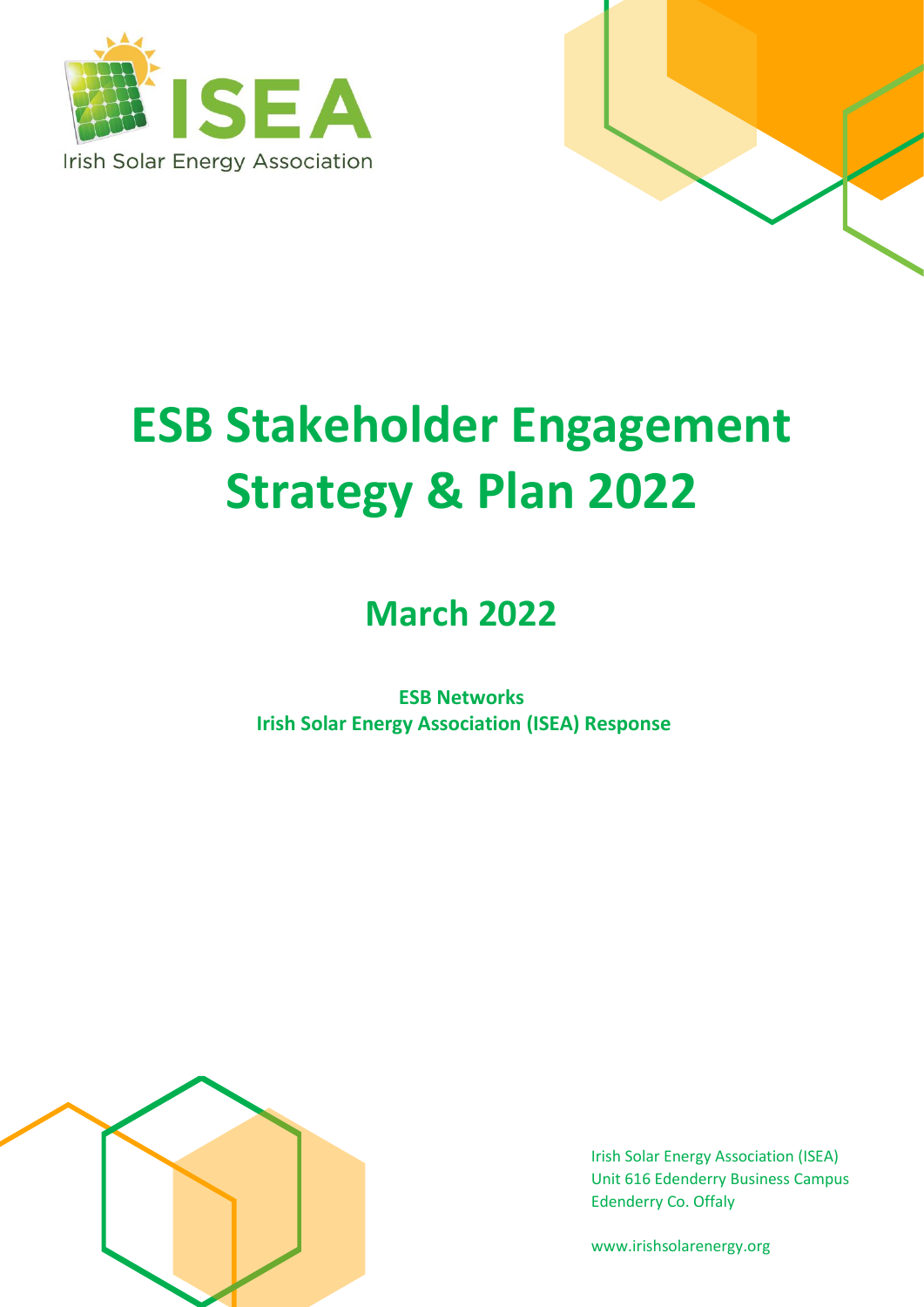

## **Stakeholder Engagement Strategy & Plan 2022**

## **ESB Networks**

#### **Irish Solar Energy Association (ISEA) Response**

## **1.0 Executive Summary:**

The Irish Solar Energy Association (ISEA) was established in 2013 to advance a policy and regulatory landscape promoting solar as a leading renewable energy technology that will decarbonise Ireland's electricity system and contribute to a successful and strong clean economy. We appreciate the opportunity to provide feedback on ESB Networks Stakeholder Engagement Strategy and Plan 2022.

## **Issues for Feedback**

1. Stakeholder Engagement Strategy Framework:

- ISEA welcomes ESB Networks' view that the nature of the energy sector is changing in response to the climate transition.
- The acknowledgement of a wide variety of stakeholders emphasises the importance of resourcing engagement appropriately while not compromising the delivery function.
- We ask ESB Networks to provide adequate time to respond to consultations.
- ISEA welcomes ESB Networks' identification of the need to improve *''transparency to our stakeholders of how their feedback is addressed internally within our business.*''
- We encourage ESB Networks to backfill to the extent possible within ECP.
- TSO-DSO interaction and evidencing the impact of that collaboration will be key moving forward.

#### 2. ESB Networks Strategy to 2030:

- ISEA agrees with ESB Networks' assessment of the impact of climate change in Ireland.
- We welcome ESB Networks' recognition of the need to act on climate change and their role in delivering upon the targets enshrined within the Climate Action Plan.

#### 3. Stakeholder Engagement Strategy & Plan for 2022:

- As RESS 1 utility-scale solar projects are soon to energise, ISEA is keen to engage with ESB Networks to ensure that improvements are made to the connection process.
- For the solar industry to progress at utility & customer scale, current ESB Networks initiatives in this space will need to result in concrete savings of time and cost, as well as increase certainty.
- In our view, a crucial step is to ensure that Customer Managers are sufficiently empowered to effect change when there are issues that cannot be solved by information sharing.
- ISEA welcomes ESB's recognition of the environmental impact their business practices have and efforts to reduce their carbon footprint.
- We would also encourage the ESB to consider the inclusion of supply chain transparency as part of their Environmental Reporting & procurement of equipment.

#### **Next Steps**

ISEA submits our response to ESB Networks. We would welcome the opportunity to discuss the analysis underpinning our response and contents of same.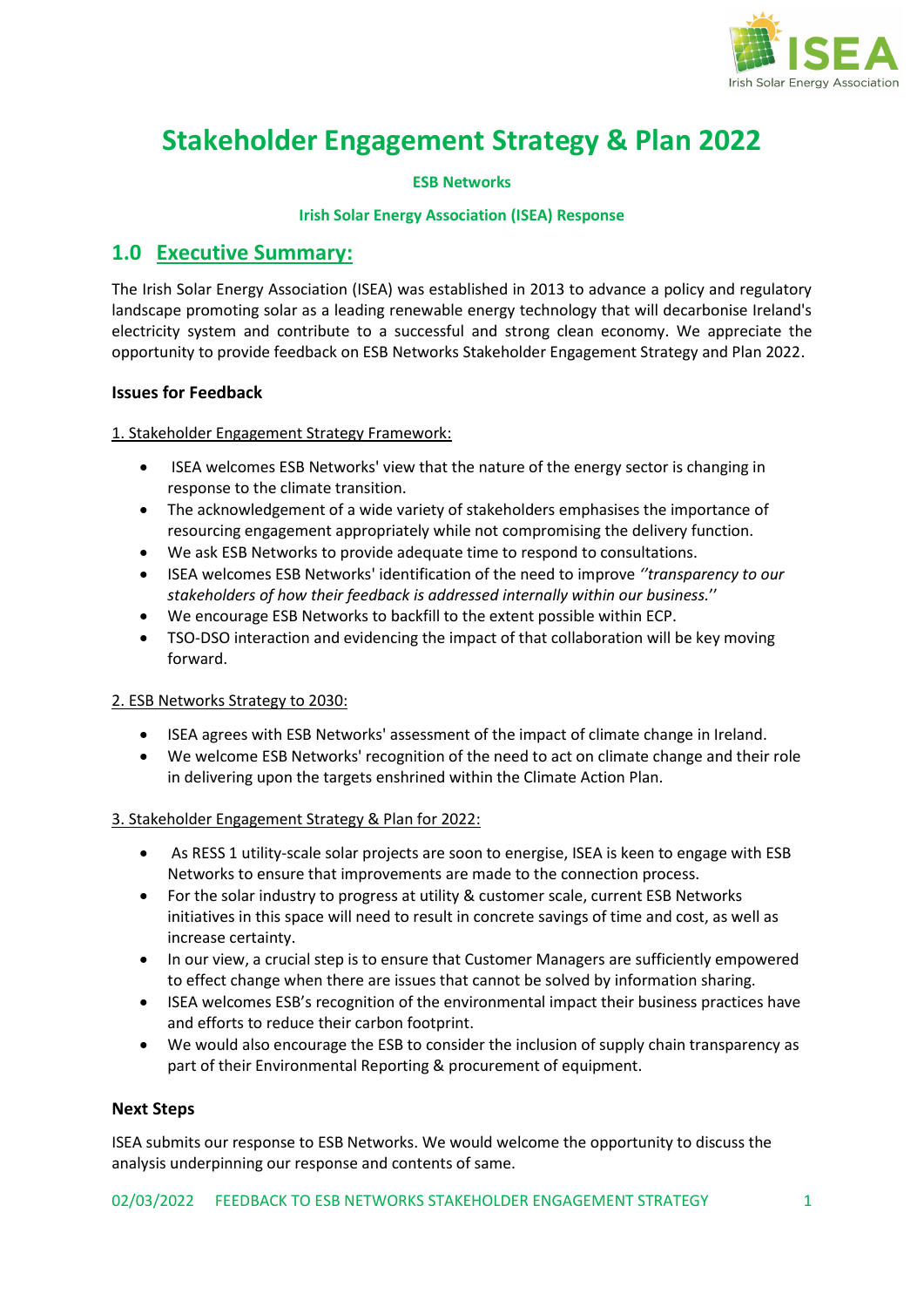

## **2.0 Introduction:**

The Irish Solar Energy Association (ISEA) was established in 2013 to advance a policy and regulatory landscape promoting solar as a leading renewable energy technology that will decarbonise Ireland's electricity system and contribute to a successful and strong clean economy. As the leading voice for the Irish solar industry, ISEA works closely with stakeholders to advance the solar agenda on behalf of our members. ISEA is committed to delivering 5 gigawatts (GW) of utility-scale solar and 1GW of customer-scale solar in the next eight years to make a significant contribution towards 2030 energy targets and achieve a diverse and clean electricity network.

As the trade association for the solar industry in Ireland, ISEA is responding on behalf of our membership of 182 parties currently active in the Irish solar market. We appreciate the opportunity to respond to provide feedback on ESB Networks Stakeholder Engagement Strategy and Plan 2022. The stated commitment towards the integration of stakeholder views into decision-making and network management is very welcome.

ISEA's members have engaged with ESB Networks around the delivery of grid connections for both utility-scale and behind-the-meter assets; that experience has informed our response. We are favourable towards the overall approach, though we are suggesting several changes to engagement practice that are intended to give effect to the objectives of the stakeholder strategy.

Our experience of the RESS-1 rollout to date is that connections & projects at both transmission and distribution levels are not being delivered at a rate consistent with meeting the RESS-1 delivery dates. This slow rate of solar deployment risks compromising the wider renewables rollout, therefore, impacting on our ability to meet our carbon emissions targets. Throughput on both the developer and TSO sides must be accelerated to meet our climate and renewable targets.

The RESS-1 support framework incentivises projects to deliver as early as possible to start earning support payments. Successful RESS-1 bidders placed competitive bids based on this fact, with some projects hoping to begin operations this year. Every day of delay is a day that the clock is ticking on the RESS-1 contracts, meaning more carbon emissions and lost revenue for RESS-1 projects, undermining their financial models and underpinnings.

In the meantime, elements of connection costs have shifted from what was quoted by the System Operators to inform many RESS-1 bids and this is a major issue for project financing. While we have seen improvements in terms of engagement with customers and positive public statements, the actual delivery of projects on the ground is frustrated by inflexible rigid processes.

We respectfully request that ESB Networks engage with EirGrid and industry to encourage a rapid acceleration in their delivery of connections, more flexibility in the process, and, as an early priority, the production of work programmes consistent with the RESS-1 timelines.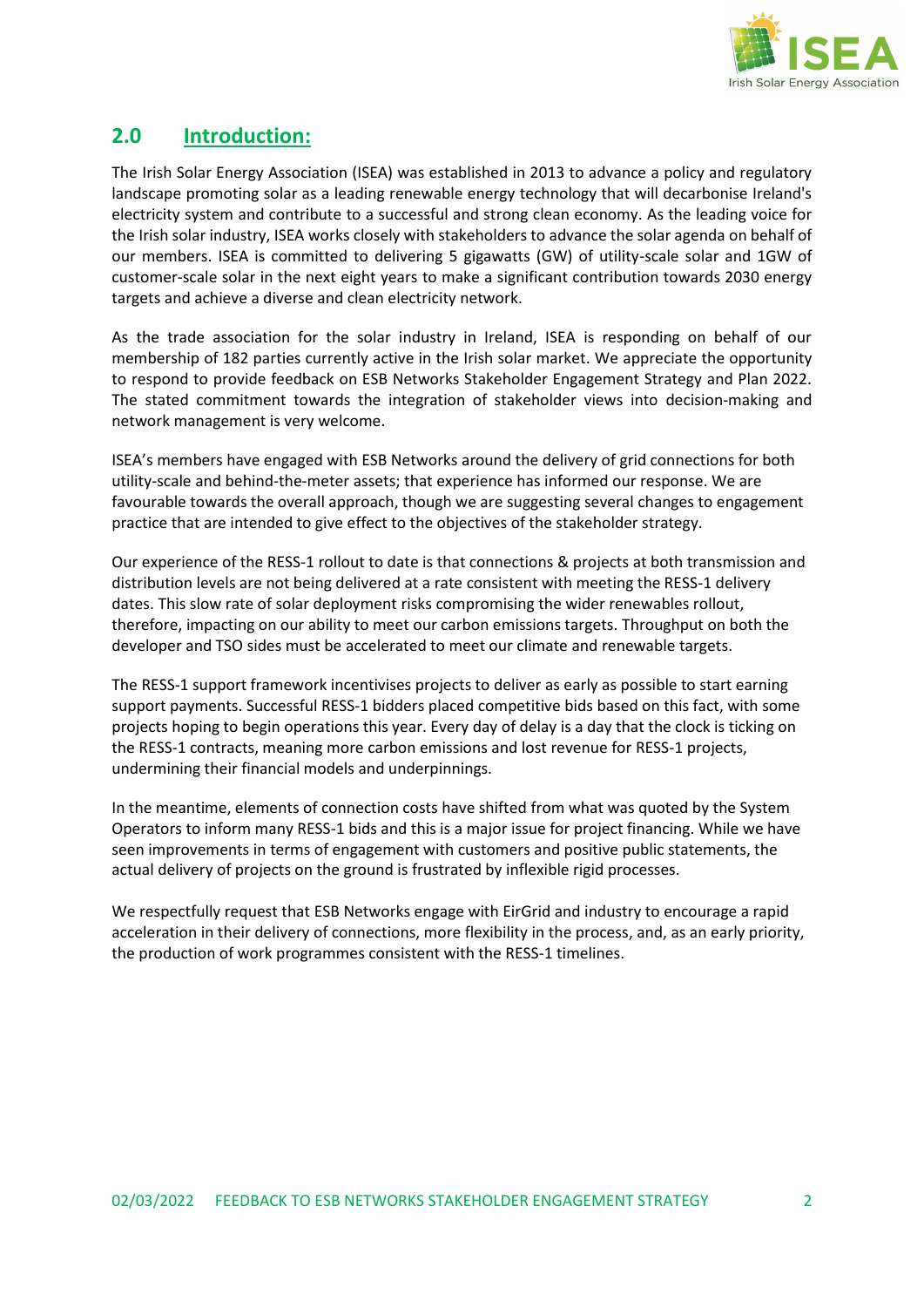

ISEA continues to have concerns around the following engagement & practice areas:

- Transparency and timeliness of information related to generator connections from the DSO – impact of this on project costs & timelines.
- Internal communications within the DSO and alignment between different parts of the organisations – impact of this on project costs & timelines.
- Level of upfront engagement with customers.
- Availability of information commonly available in other markets.

With that being said, we have seen some positive green shoots in the last year. While ISEA and its members retain substantial concerns about the above issues, there is evidence that ESB Networks is taking some initial steps towards addressing some of these issues. We would encourage continued and further efforts.

Notable high points in the past year have included been National Networks Local Connections, constructive engagements on particular topics of interest, the move towards more upfront and detailed assessment of connection applications, MV EGIP initiative and industry updates on RESS projects.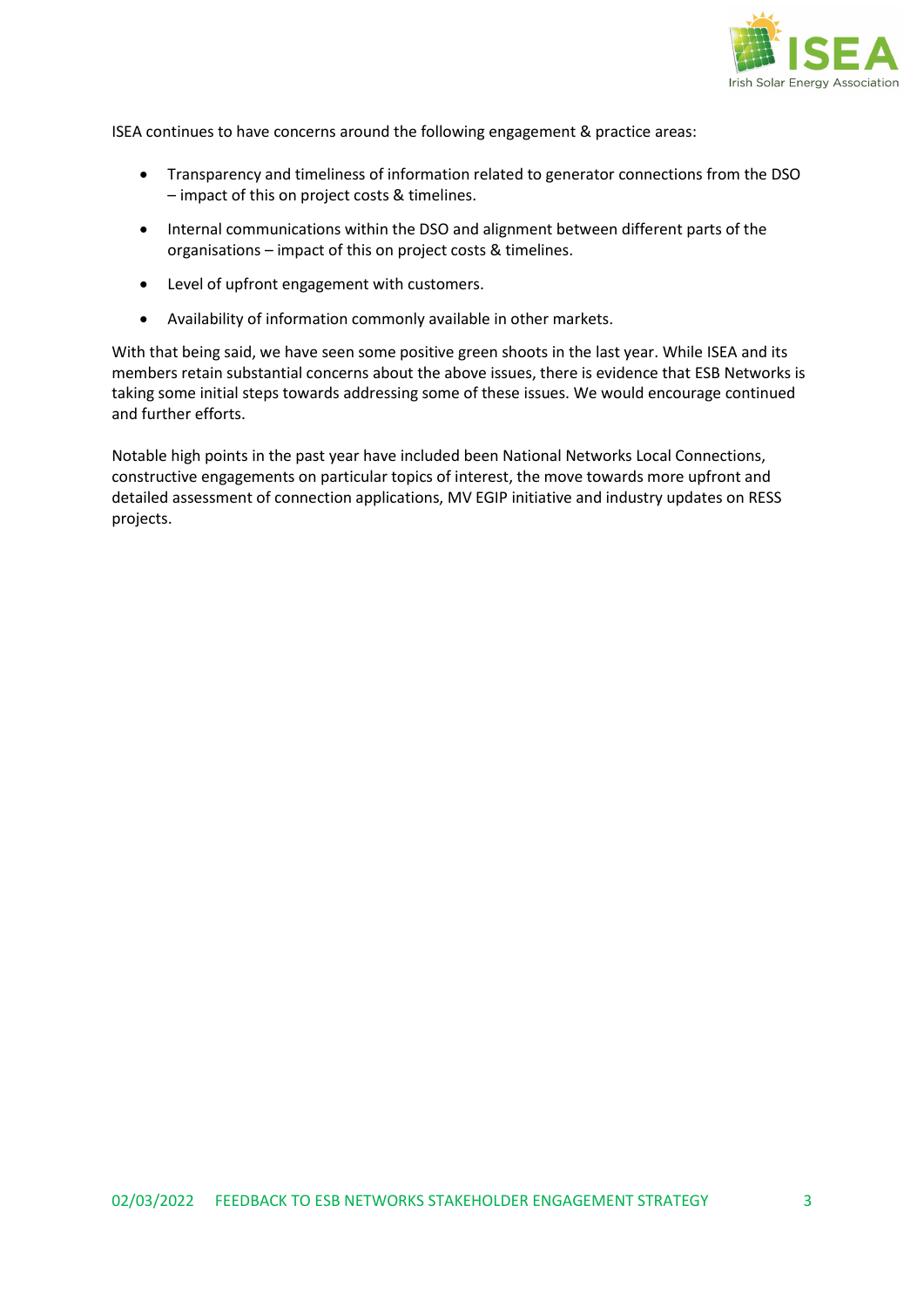

## **3.0 Feedback**

## **3.1 Stakeholder Engagement Strategy Framework:**

ISEA welcomes ESB Networks' statement that their stakeholders are the *''individuals, groups of individuals, communities or organisations that affect, or could be affected by, our activities, products or services, and associated performance''* and that the nature of the energy sector is changing in response to the climate transition. It is a positive feature that the stakeholder segmentation analysis takes into consideration many stakeholders within the 'Industry' and 'Developers and other associations' categories. However, the acknowledgement of a wide variety of stakeholders within this process emphasises the importance of resourcing engagement appropriately while not compromising the delivery function. We are also keen to ask that ESB Networks provide adequate time for stakeholders to respond to consultations by considering that stakeholders may have varying resources.

ISEA welcomes ESB Networks' identification of the need to improve *''transparency to our stakeholders of how their feedback is addressed internally within our business.*'' We also welcome that ESB Networks intends to engage through a number of channels and mechanisms. The mention of a 'metrics framework' is a welcome development when compared with previous engagement strategies, but ISEA notes that these metrics are explained in some parts of the Stakeholder Engagement Strategy but not in others. As a semi-state body, the distribution system operator, and a key delivery partner for renewables, ESB Networks should be as transparent as possible in their decision-making and governance.

It is very positive to see that ESB Networks aims to provide earlier engagement to those connecting to the electricity distribution network and addressing *''uncertainty around project time lines and costs and provision of clearer project-level updates.''*

Our experience of the RESS-1 rollout to date is that connections at both transmission and distribution levels for certain projects are not being delivered at a rate consistent with meeting the RESS-1 delivery dates. This slow rate of network deployment on some solar projects risks compromising the wider renewables rollout, therefore, impacting on our ability to meet our carbon emissions targets.

In the meantime, elements of connection costs have shifted from what was quoted by the System Operators to inform many RESS-1 bids and this is a major issue for project financing. While we have seen improvements in terms of engagement with customers and positive public statements, the actual delivery of projects on the ground is frustrated by inflexible rigid processes. To add to this, passthrough costs can vary dramatically between projects seemingly without explanation. This has been an issue of particular concern for ISEA members involved in transmission projects.

Early engagement on connections could enable ESB Networks to free up space for viable projects. Within this frame, we would encourage ESB Networks to backfill to the extent possible within ECP. As Grid will be a scarce resource, ISEA feels this would introduce some efficiency into how that is allocated and enable more projects to reach energisation.

ISEA is of the view that TSO-DSO interaction and evidencing the impact of that collaboration will be key moving forward. We are very supportive of a proposed forum between those organisations and the CRU to resolve complex issues and welcome the DSO being open to this.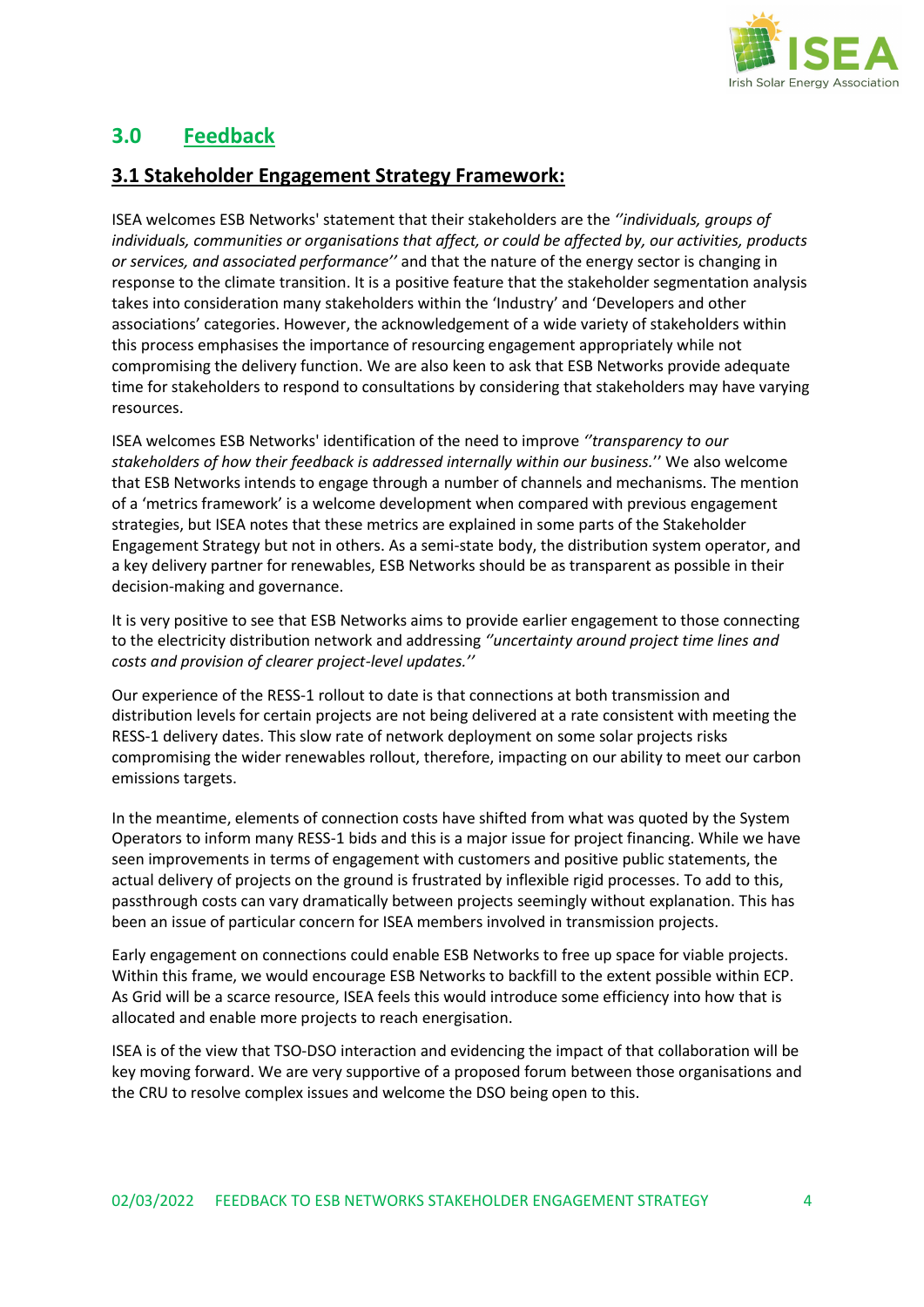

## **3.2 ESB Networks Strategy to 2030:**

ISEA agrees with ESB Networks' assessment of the impact of climate change in Ireland: *''We are at a critical point in the fight against climate change. In recent years, we have experienced the intensifying impacts of climate change in Ireland through extreme weather events.''* We welcome ESB Networks' recognition of the need to act on climate change and their role in delivering upon the targets enshrined within the Climate Action Plan.

## **3.3 Stakeholder Engagement Strategy and Plan for 2022:**

## **Innovation:**

ISEA appreciates ESB Networks' acknowledgement of the importance of collaboration with external partners & stakeholders in meeting the challenges of transitioning to a low carbon society. The public & industry consultations and Innovation Stakeholder Panel are welcome steps towards achieving this goal – but we are keen to underline that these measures must result in substantive actions and not only words to be successful.

## **The National Network, Local Connections Programme:**

ISEA agrees that the network will need to be inclusive to successfully decarbonise and that this requires broad engagement with a variety of different stakeholders. However, to be successful the network needs to work for users and the commercial providers of services to those users. As such we recommend specific technically-focused engagement with industry on the implementation of the pilot programmes. The ambition by 2030 *''every home, farm, business, community, and industry group will have played a part in delivering the Programme''* is very exciting but actions by ESB Networks to date suggest that barriers to the installation of renewables on the system will need to be removed to decarbonise at the scale envisaged in the National Network Local Connections programme. To this end, we recommend that ESB Networks focus on engaging with the industry on technical solutions to make the deployment of renewables (including solar) on the scale envisaged in NNLC possible.

ISEA appreciated the release of the National Networks, Local Connections consultation documents as this offered helpful insight into the roadmap for network development going forward. We confess to struggling with developing a response as there was a significant volume of documents, many of which had overlapping content with differing levels of details, meaning that it was not always clear as to what was being proposed in what document. We encountered parties across the energy industry who found the volume of documents too daunting with which to engage. The various workshops helped clarify matters a bit, though we would suggest that in the future it might be worth considering:

- Publishing a stakeholder impact analysis of the different documents so participants could prioritise documents for a response; and/or
- Identifying a more defined set of questions for respondents to consider.

#### **Connecting Renewables:**

It is positive to see ESB Networks discuss high deployment scenarios for various renewable technologies and that utility-scale solar & behind the meter solar are acknowledged as part of this mix. As RESS 1 utility-scale solar projects are soon to energise, ISEA is keen to engage with ESB Networks to ensure that improvements are made to the connection process. For the solar industry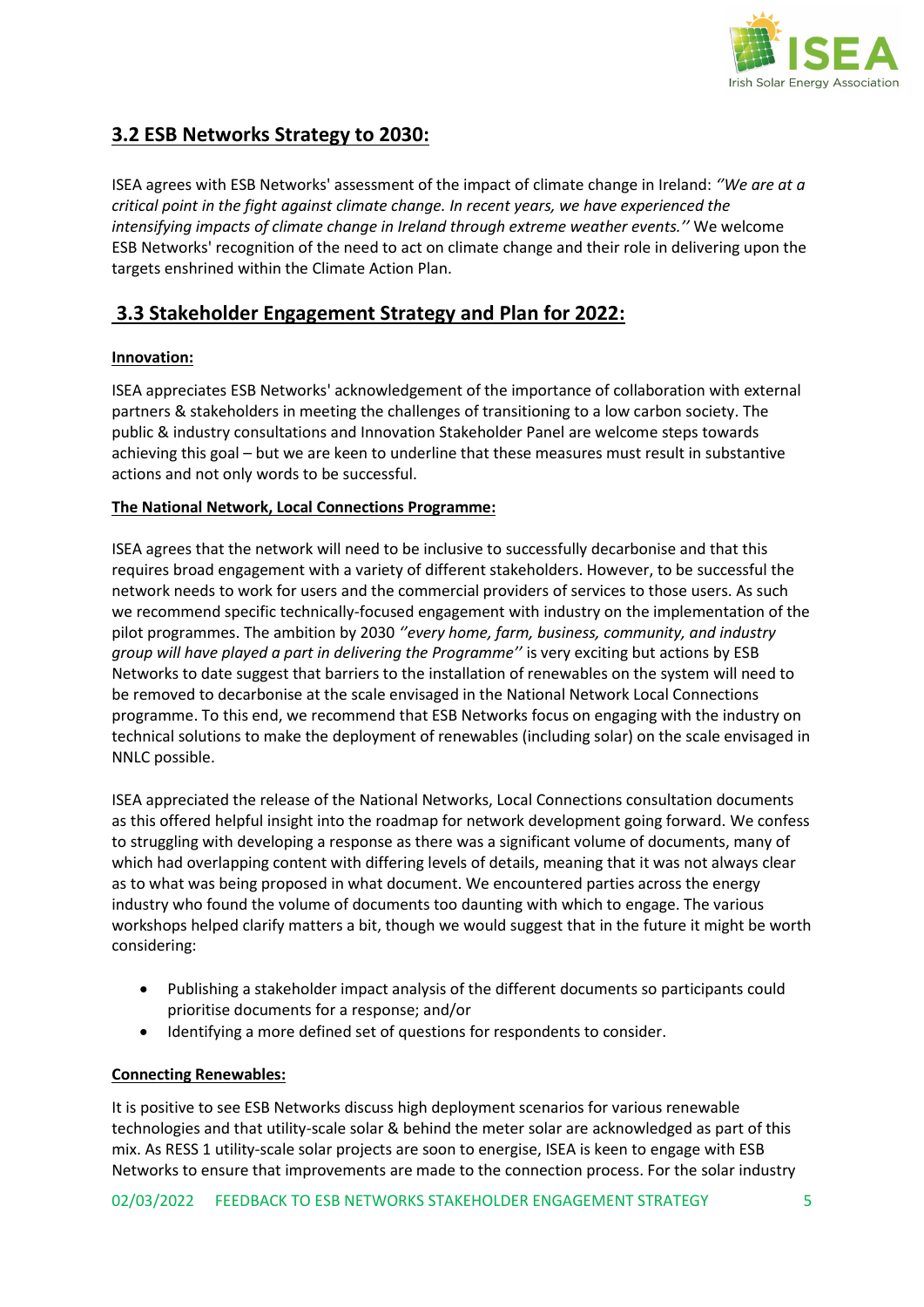

to progress at utility-scale, current ESB Networks initiatives in this space will need to result in concrete savings of time and cost, as well as increasing certainty.

High volumes of solar offers the following benefits:

- Lower electricity bills for society via reduced PSO costs.
- More efficient system for meeting demand via diversified renewable generation portfolio.
- Increased emissions reduction via maximisation of consistently available renewable technology when paired with other technologies.
- Demand fit by solar can reduce network issues.

In light of the large project pipeline of solar assets in Ireland over the coming years, the key need is to increase the rate of connections and finding efficiencies within the delivery of connections for both utility-scale and customer-scale renewables. Within this frame, there will also be a need for flexibility in how industrial & commercial, mini-generation, and microgeneration projects are incorporated. These issues can be partially solved by correcting the current over-dimensioning of the electricity system via current planning standards.

#### **Customer Experience:**

ISEA is conscious of the public's engagement with the Irish electricity system. In most instances, the only touchpoints retail consumers have is with ESB Networks and with their electricity supplier. It is therefore vital that ESB Networks delivers a positive customer experience for both demand and generation customers. We, therefore, welcome ESB Networks' moves to engage via customer service & social media channels and to improve customer interfaces & the availability of real-time information.

From the generation point of view, we appreciate recent actions taken by ESB Networks to be more available in general to generation customers and assign dedicated Customer Managers as a means of rectifying the historical prioritisations of demand customers over generation customers.

However, we have received reports from members that there is significant variation in the performance and overall helpfulness of ESB Networks Customer Managers. In our view, a crucial step in this process is to ensure that Customer Managers are sufficiently empowered to effect change when there are issues that cannot be solved by information sharing. There would also be value in ESB Networks reviewing the resourcing of Customer Managers.

#### **The Environment:**

ISEA welcomes ESB's recognition of the environmental impact their business practices have and efforts to reduce their carbon footprint in line with the European DSO Sustainable Grid Charter. It is good to see that ESB Networks actively engages with the Commission for the Regulation of Utilities (CRU) and Local Authorities as part of their commitment to environmental & social responsibility. Equally, ISEA believes that publicising these efforts would help to manage the public's perception of the energy industry.

We would also encourage ESB Networks to consider the inclusion of supply chain transparency for this reason as part of their Environmental Reporting – the overseas production & importation of equipment is ultimately part of ESB Networks' environmental footprint even if this is not considered as part of Ireland's official emissions statistics.

It may also be worthwhile to consider Supply Chain Transparency as part of procurement – ESB Networks should demonstrate that procured equipment is manufactured by workers who operate in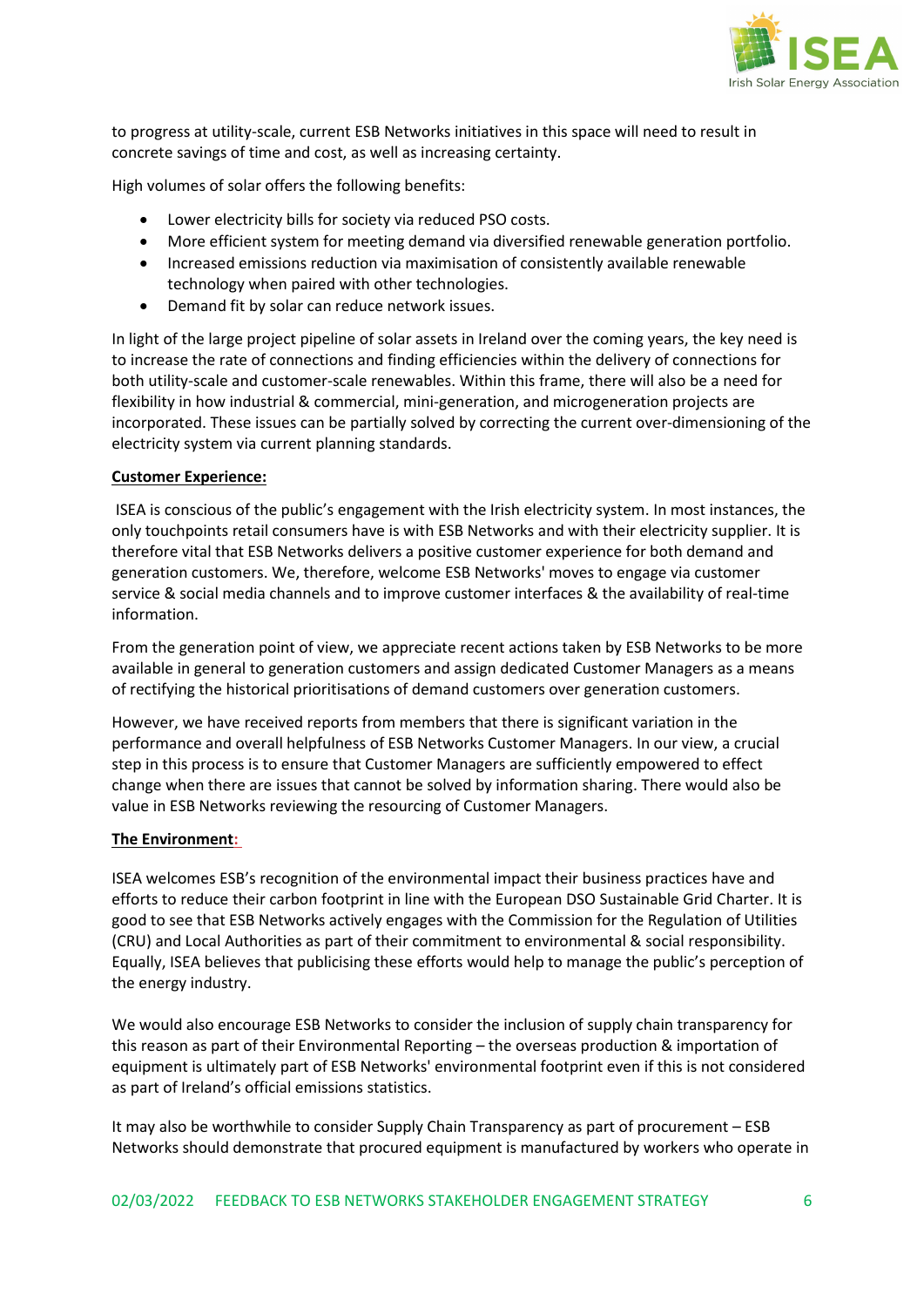

ethical & safe conditions. This is important not only for environmental & social responsibility obligations but also for managing public relations with key stakeholders.